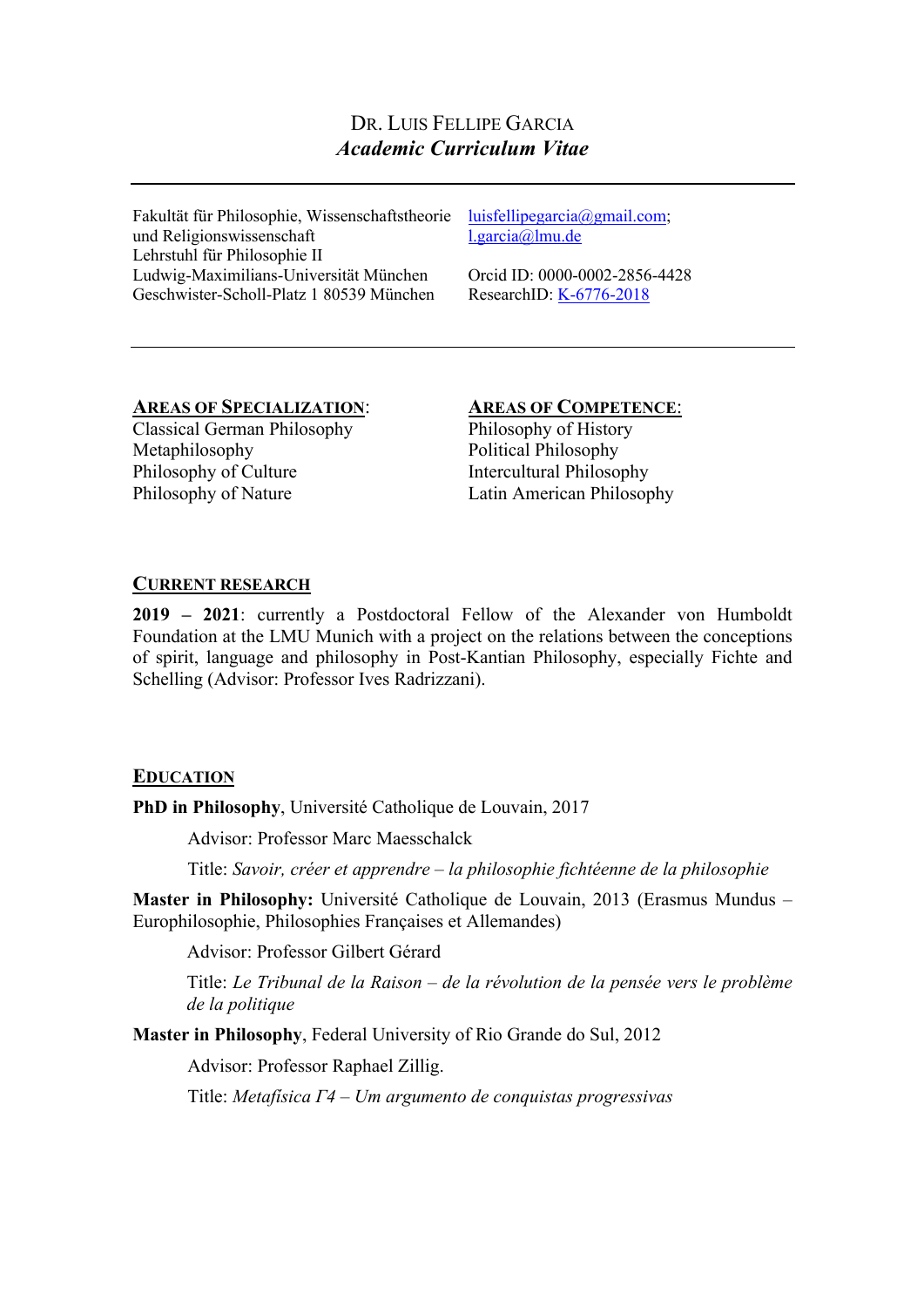## **PRIZES, GRANTS AND FELLOWSHIPS**

**Humboldt Research Fellowship for Postdoctoral Researchers.** Research fellowship accorded by the Alexander von Humboldt Stiftung to develop a postdoctoral research at the Ludwig-Maximilian-Universität München (2019–2021).

**National Postdoctoral Program Fellowship**. Research Fellowship accorded by the Coordination of Superior Level Staff Improvement (Capes-Brazil) to develop a postdoctoral research at the Universidade Federal de Minas Gerais (2018-2019)

**Nomination** for the prize Dopp of best thesis on philosophy defended at the *Université Catholique de Louvain* in the triennium 2017–2020.

**Visiting Fellowship.** Research Fellowship accorded by the Graduate School of Human Sciences of the University of Osaka, Japan (November 2015 and April 2016).

**Fonds Spécial de la Recherche** (FSR) accorded by the Université Catholique de Louvain for the financing of my PhD research (2013–2017).

**Degree avec Great Distinction** accorded by the Université Catholique de Louvain for the completion of the Master Mundus Europhilosophie (2013).

**European Commission's Scholarship** within the program Erasmus Mundus "Philosophies allemandes et françaises" (2011–2013).

**Suma cum Lauda** for the Master's dissertation "Metafisica Gama 4 – Um argumento de conquistas progressivas" (2012).

**Academic Distinction** for having obtained throughout the Bachelor's degree more than 80% A letter grades in attended subjects (January 2010).

**Distinction** on the *XXI Scientific Initiation Meeting* of the Federal University of Rio Grande do Sul (UFRGS) for the work "Casos limite – um exame aristotélico" on Aristotle's metaphysics (October 2009).

**Scientific Initiation Fellowship** accorded by the Research Support Foundation of the Federal University of Rio Grande do Sul – Fapergs, UFRGS (2007–2009).

**Teaching Assistant Fellowship** accorded by the Federal University of Rio Grande do Sul (2007).

## **PUBLICATIONS AND SCIENTIFIC ACTIVITIES**

#### **Monograph**

1. *La philosophie comme Wissenschaftslehre – le projet fichtéen d'une nouvelle pratique du savoir*. Hildesheim / Zurich / New York: Georg Olms – Europaea Memoria, 2018.

Reviews:

- a. A. Carbone. In *Fichte-Studien* 49 (forthcoming).
- b. J. M. Heleno. In *Revista Filosófica de Coimbra* 29, no 58 (2020): 505-8.

#### **Articles and Book Chapters on Classical German Philosophy (peer reviewed)**

1. "Fichte et la puissante impuissance du langage." In *Archives de Philosophie* 83, no. 1 (2020): 19–32.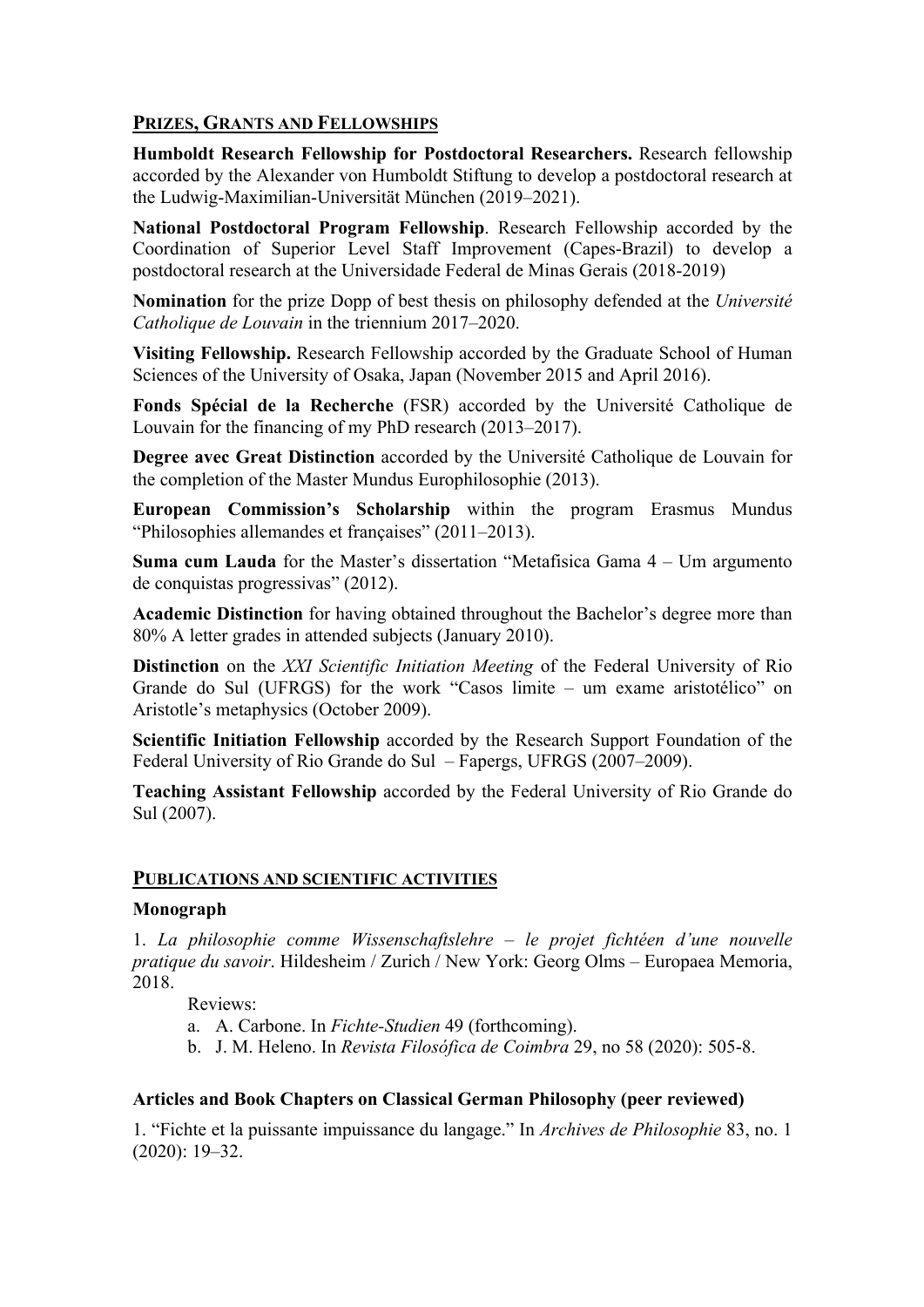2. "Knowing, Creating and Teaching – Fichte's Conception of Philosophy as *Wissenschaftslehre*." In *Fichte-Studien* 46 (2018): 249–67.

3. "From Pure Reason to Human Spirit – Fichte's Philosophical Exploration of a New Semantic Field." In *Revista Filosófica de Coimbra* 29, no. 57 (2020): 89–106.

4. "Schelling and Röschlaub on the principle of excitability – at the crossroads between Philosophy and Medicine." In *Philosophy and Medicine: A history of their relations*, edited by W. Euler and A. Grzelínski. Torun: Nicolaus Copernicus University Publishing House (forthcoming).

5. "La matrice juridique et révolutionnaire de la pensée kantienne." In *Kriterion* 58, no. 138 (2017): 653–72.

6. "Ernst Platner e a história pragmática da alma". In *Revista Dois Pontos* 17, no. 1 (2020): 77–87.

7. "La pertinence contemporaine de la théorié fichtéenne de la reconnaissance." In *AUC Interpretationes – Studia Philosophica Europeanea* 8, no. 1 (2018): 27–48.

8. "A *deutsche Nation* e a *Razão Tupiniquim* – o pensamento vivo diante do conceito estéril." In *Trans/Form/Ação* 41, no. 4 (2018): 53–74.

9. "Le voyageur et le pouvoir magique – une étude de la *Wissenschaftslehre*." In *AUC Interpretationes – Studia Philosophica Europeanea* 6, no. 1–2 (2016): 55–71.

#### **Articles and Book Chapters on Philosophy of Culture and other areas (peer reviewed)**

10. "Die Inszenierung des Subjekts. Für eine Neubewertung unserer philosophischen Erbschaft." In *Unzugänglichkeit des Selbst. (Interkulturelle) Perspektiven auf die Subjektivität*, edited by F. Gurjanov, 19–44. Nordhausen: Traugott Bautz, 2017.

11. "La pensée nomade et les ontologies cachées. Eduardo Viveiros de Castro et la pensée régulatrice." In *AUC Interpretationes – Studia Philosophica Europeanea* 5, no. 1 (2015): 37–58.

12. "De la monoculture de la Raison à l'écologie des Savoirs – Boaventura de Sousa Santos et la lutte contre l'épistémicide." In *L'art du comprendre* 25 (2018): 225–42.

13. "Only Anthropophagy unites us – Oswald de Andrade's Decolonial Project." In *Cultural Studies* 34, no. 1 (2020): 122–42.

14. "A filosofia como acontecimento cultural". In *Diálogos Filosóficos*, edited by F. Valdério, J. Roberto, L. Ruivo and L. Magno. Pelotas: UFPel, (forthcoming).

15. "A nova Revolução Copernicana – quando o Eu, o Outro e o Todo são outros". In *Cuadernos de Filosofía Latinoamericana* 41, no. 122 (2020): 17–38.

16. "Notas para uma leitura filosófica do Manifesto Antropófago". In *Filosofia e Literatura: para uma sobrevivência da crítica*, edited by M. Araújo, K. Bresolin and H. Ribeiro, 63–89. Pelotas: UFPel, 2020.

17. "Conhecimento e Significação prática – uma hipótese aristotélica." In *Hypnos* 31 (2013): 219–33.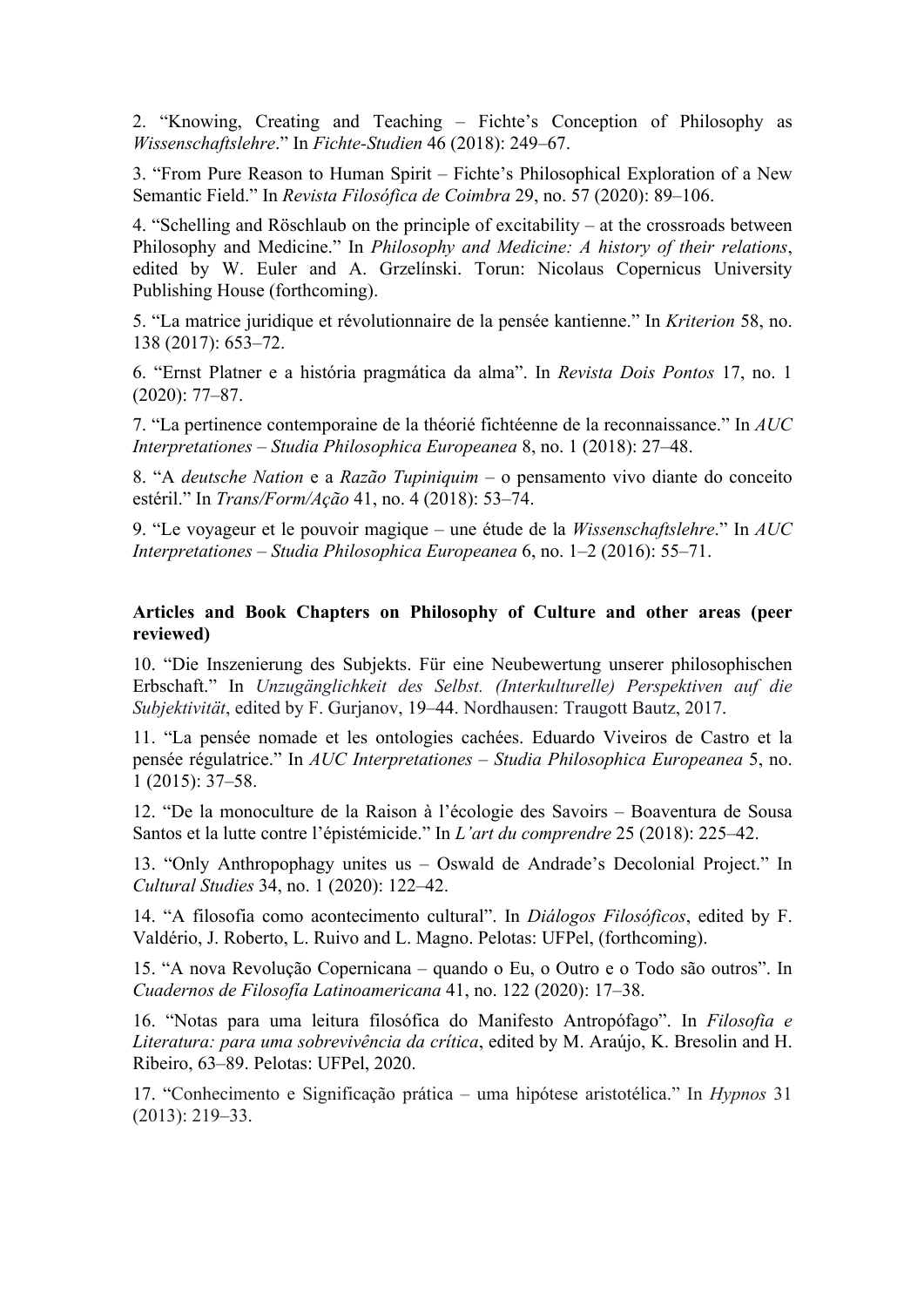#### **Book Introductions**

1. "Introdução histórico-sistemática". In Schelling, F. W. J. *Exposição do meu Sistema da Filosofia*. Orig.: *Darstellung meines Systems der Philosophie*. São Paulo: Clandestina (2020).

2. "Introdução histórico-sistemática". In Schelling, F. W. J. *Preleções Privadas de Stuttgart*. Orig.: *Stuttgarter Privatvorlesungen*. São Paulo: Clandestina, 2020.

#### **Translations**

1. Schelling, F. W. J. *Exposição do meu Sistema da Filosofia*. Orig.: *Darstellung meines Systems der Philosophie*. São Paulo: Clandestina, 2020.

2. Schelling, F. W. J. *Preleções Privadas de Stuttgart*. Orig.: *Stuttgarter Privatvorlesungen*. São Paulo: Clandestina, 2020.

3. Geach, Peter, *Razão e Argumentação*. Orig.: *Reason and Argument*. Porto Alegre: Penso, 2013 (co-translated with C. Vido and G. Coelho).

#### **Editorial Work**

1. Johann Gottlieb Fichte. *Transzendentale Logik II (1812)*. New edited by Ives Radrizzani with the collaboration of Luis Fellipe Garcia. Stuttgart: Frommann-Holzboog (forthcoming).

#### **Others**

1. *Oswald de Andrade / Anthropophagy*. *ODIP: The Online Dictionary of Intercultural Philosophy (2020)*, Thorsten Botz-Bornstein (ed.), URL www.Odiphilosophy.com/Anthropophagy.

2. "Normes et subjectivité – Séminaire CPDR 2015–2016." In *Les Carnets du Centre de Philosophie du Droit* 169 (2016): 1–17.

3. Bernaz, Oleg & Garcia, Luis Fellipe, "Introduction." In *AUC Interpretationes* – *Studia Philosophica Europeanea* 6, no. 1-2 (2016): 9–14.

#### **Talks as an invited lecturer**

#### **2021**

"A Dynamical Concept of Matter: The Kantian Source of Schelling's Philosophy of Nature". In *Leuven Seminar in German Classical Philosophy* (online), Katholieke Universiteit Leuven (forthcoming: April 22<sup>nd</sup>).

## **2020**

"Schelling e o problema do ser." In *Seminar in Speculative Philosophy and Ontology* (online lecture), Federal University of Minas Gerais, Brazil (Oct. 16th).

#### **2019**

"Il dibattito tra Fichte e Schelling sulla natura: tra trascendentalismo e produtività." In *Colloquio Italo-Brasiliano – Sondaggi nella filosofia della natura moderna e*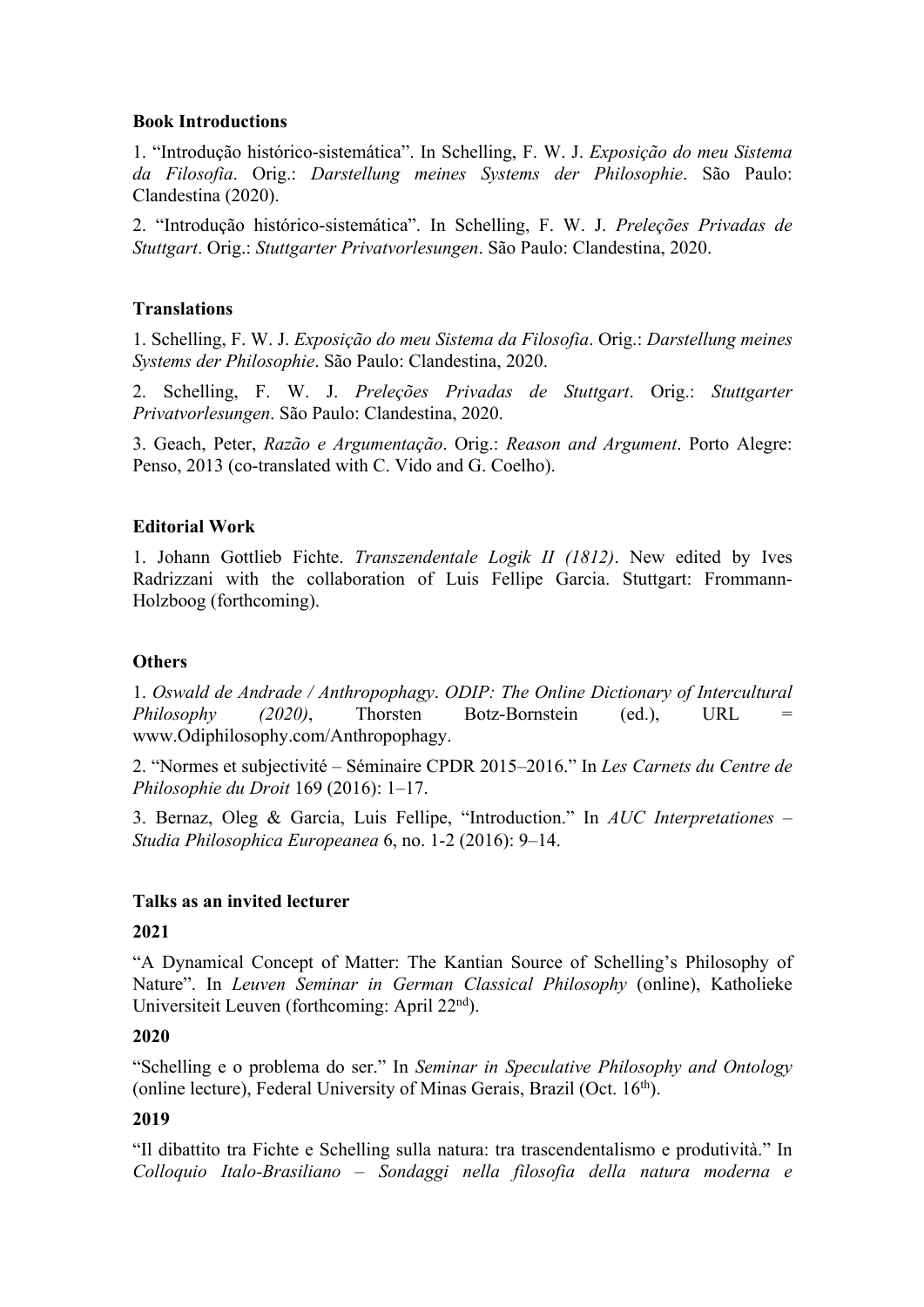*contemporanea* at the Università degli Studi di Bari Aldo Moro, Bari, Italy (December  $5<sup>th</sup>$ ).

## **2018**

Mini-course: "Da coisa-em-si aos impulsos. Fichte e a gênese do idealismo alemão", at the Federal University of Rio Grande do Sul, Porto Alegre, Brazil (November 9<sup>th</sup>).

Mini-course: "Um outro nome para a filosofia. Fichte e o poliglotismo conceitual", at the Federal University of Rio Grande do Sul, Porto Alegre, Brazil (November 8–9th).

## **2016**

"Fichte's *Wissenschaftslehre* – a philosophy of philosophy", in the *III Workshop between the Université Catholique de Louvain and Osaka University* at the Osaka University, Osaka, Japan (April  $8<sup>th</sup>$ ).

"The invisible violence behind the law – a Fichtean approach", in the *III Workshop between Université Catholique de Louvain and Osaka University* at the Osaka University, Osaka, Japan (April 5<sup>th</sup>).

# **2015**

"Fichte's knowledge of knowledge and the idea of a double split of reflection", in the *II Workshop between the Université Catholique de Louvain and Osaka University* at the Osaka University, Osaka, Japan (November 13<sup>th</sup>).

"Fichte's theory of drives and the abyss of identity", in the *II Workshop between the Université Catholique de Louvain and Osaka University* at the Osaka University, Osaka, Japan (November 9<sup>th</sup>).

## **Talks in International Conferences**

## **2021**

"The framework of diversity. Schelling's philosophy of nature and the table of categories". In International Conference *Nature in German Idealism* (online), (forthcoming: April  $8<sup>th</sup>–9<sup>th</sup>$ )

# **2018**

"Transcendental philosophy and education – Fichte's pedagogical insight." In the International Conference *Transcendental philosophy and the public role of philosophy* at the Diego Portales Universidad, Santiago, Chile (November 26th).

"Le réalisme supérieur et le savoir philosophique – l'échange philosophique entre Fichte et Schelling", in the *X Congrès de la Internationale J.G. Fichte-Gesellschaft – Sentiment, Nature, Intersubjectivité* at the Aix-Marseille Université, Aix-en-Provence, France (October  $4-6$ <sup>th</sup>).

"Ernst Platner e a história pragmática da alma", in the International Conference *Experiências da Alma* at the University of São Paulo, São Paulo, Brazil (October 1–2nd).

## **2017**

"Faut-il quitter la philosophie pour faire de la philosophie?", in the Workshop *Pratiques intellectuelles à l'UCL – mémoires, enjeux et nouvelles perspectives* at the Université Catholique de Louvain, Louvain-la-Neuve, Belgium (November 22th).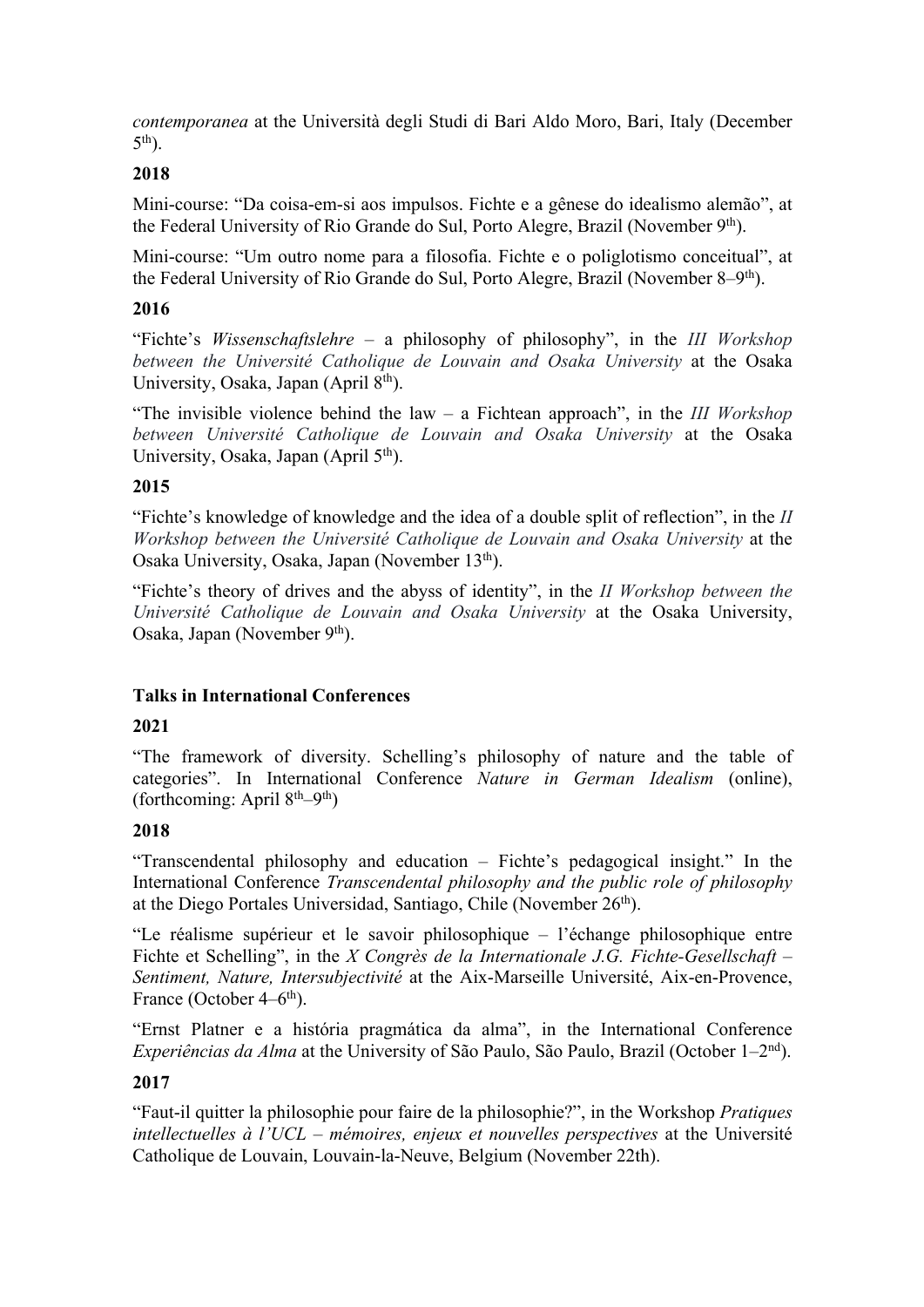"The Law and the Notion of Epistemic Violence", in the *International Conference – The Critiques of Violence* at the Katholieke Universiteit Leuven, Leuven, Belgium (May 12th).

"From the question of *Erkenntnis* to the question of *Wissen* – Reinhold's reading and transformation of critical philosophy", in the *International Conference – Reinhold's Mature Philosophical Standpoints* at the Katholieke Universiteit Leuven, Leuven, Belgium (April 21<sup>st</sup>).

"La conception fichtéenne du langage. La langue comme point d'articulation entre le transcendantal et le social", in the *Winter Stage 2017 – Erasmus Mundus Europhilosophie* at the Bergische Universität Wuppertal, Wuppertal, Germany (February  $24<sup>th</sup>$ ).

"La dialectique fichtéenne de l'imagination et la remise en valeur de la connaissance intuitive", in the *Séminaire – Dialectique: entre idéalisme et matérialisme* at the École Normale Supérieure, Paris, France (February 10<sup>th</sup>).

## **2016**

"From the *Critique of Pure Reason* to the *Presentation of the System of the Human Spirit* – Fichte's Conceptual Transformation of Critical Philosophy", in the Workshop *Rediscovering Fichte's Philosophy* at the Vrije Universiteit Brussel, in Brussels, Belgium (December  $8<sup>th</sup>$ ).

"Fichte's philosophy of philosophy", in the *IV International Congress of the Latin American Fichte Society*, Buenos Aires, Argentina (September 14th).

"La *deutsche Nation* et la *Razão Tupiniquim* – la pensée indigène face au concept étranger", in the *Summer School – 10 years Master Mundus Europhilosophie : Philosophies européennes et décolonisation de la pensée* at the Université Toulouse – Jean Jaurès, Toulouse, France (August 26<sup>th</sup>).

"Le droit et la pâle couleur d'une histoire qui nous est étrangère", in the *Séminaire du Centre de Philosophie du Droit* at the Université Catholique de Louvain, Louvain-la-Neuve, Belgium (May  $6<sup>th</sup>$ ).

"Le philosopher fichtéen – fissure identitaire et théorie des points de vue", in the *Séminaire des Doctorants* at the Université Libre de Bruxelles, Brussels, Belgium (January  $12<sup>th</sup>$ ).

## **2015**

"Normativité et Université chez Fichte – une ontologie à bâtir", in the Workshop *La Transformation des Normes* at the Université Catholique de Louvain, Louvain-la-Neuve, Belgium (May 15<sup>th</sup>).

"Le rêve et le tribunal – la mise en scène du sujet transcendantal", in the *Winter Stage 2015 – Eramus Mundus Europhilosophie* at the Charles University of Prague, Prague, Czech Republic (February 13<sup>th</sup>).

#### **2014**

"Le voyageur et le choc – chronique fichtéenne d'un échec annoncé", in the Workshop *Penser l'Altérité* at the Université Catholique de Louvain, Louvain-la-Neuve, Belgium (November 13<sup>th</sup>).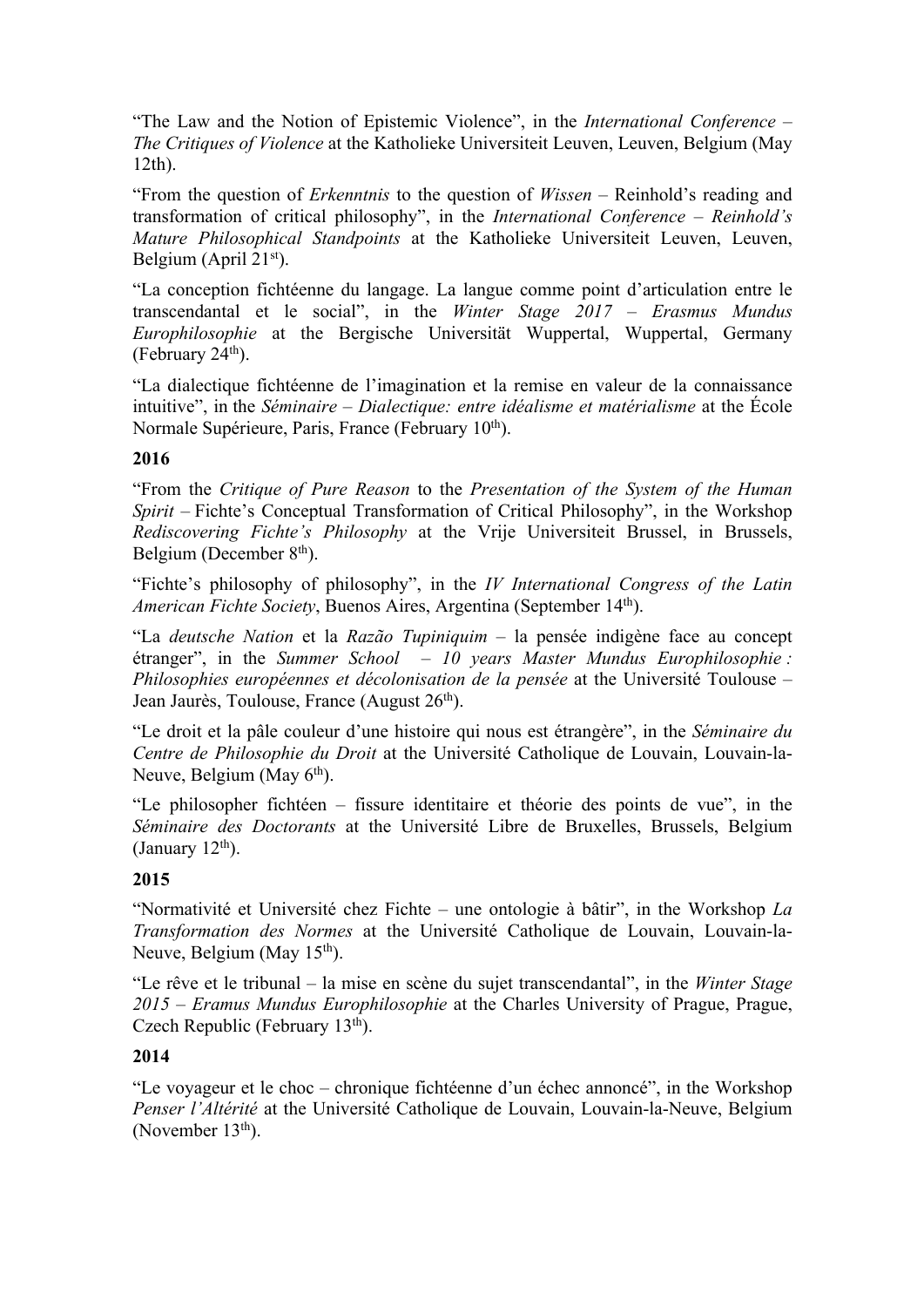"La notion de pulsion chez Fichte et chez Freud", in the Workshop *Psychanalyse et Intervention Intellectuelle* at the University of Luxembourg, Luxembourg, (February  $14<sup>th</sup>$ ).

## **2013**

"Trois schémas de lecture de l'étranger – une lecture de Binswanger", in the Workshop *Philosophie Interculturelle, Décolonialité et Reconnaissance* at the Université Catholique de Louvain, Louvain-la-Neuve, Belgium (February 26<sup>th</sup>).

"Le Moi comme construction historique – une lecture de Binswanger", in the *Winter Stage 2013 – Erasmus Mundus Europhilosophie* at the École Normale Supérieur, Paris, France (February  $15<sup>th</sup>$ ).

## **2012**

"Le Sujet Transcendantal et les Nations Unies", in the *Stage d'intégration 2012 – Erasmus Mundus Europhilosophie* at the Université Toulouse Jean Jaurès, Toulouse, France (September 15<sup>th</sup>).

"Moi, Sujet transcendantal, chose qui pense ou animal rationnel ?", in the *Winter Stage 2012 – Erasmus Mundus Europhilosophie* at the École Normale Supérieure, Paris, France (February 20<sup>th</sup>).

# **TEACHING EXPERIENCE**

# **Ludwig-Maximilians-Universität München (2020**–**2021) – as a co-lecturer with Ives Radrizzani [***in German***]**

## 1. Course: *Intersubjectivity* (2020–21)

Description: the aim of the seminar to investigate the way in which contemporary phenomenology deals with the problem of the experience of otherness. Some of the most representative  $20<sup>th</sup>$  century doctrines of intersubjectivity will be will be confronted and the consistency of their respective solutions will be analyzed. On one hand, some main positions within French Phenomenology (Sartre, Lévinas, Merleau-Ponty, Michel Henry) will be confronted to their models in German Idealism (Fichte and Hegel). On the other hand, the fracture within phenomenology itself will be explored (Husserl versus Henry).

Activities: general conception of the structure and subject of the course; correcting essays and exams on the subject.

## **Universidade Federal de Minas Gerais (2018**–**2019) – as a lecturer [***in Portuguese***]**

1. Course: *Seminary on German Idealism* (2019)

Description: a course to a small group of students on different approaches of the notion of *Geist* in German Idealism. The lectures were focused on the Hegelian conception of *Geist* in the *Phänomenologie des Geistes* in contrast with Kant's conception of *Vernunft* in the *Kritik der reinen Vernunft*.

Activities: general conception of the structure and subject of the course; correcting essays and exams on the subject.

2. Course: *Topics of Philosophy of culture: Dialectics and Anthropophagy* (2019)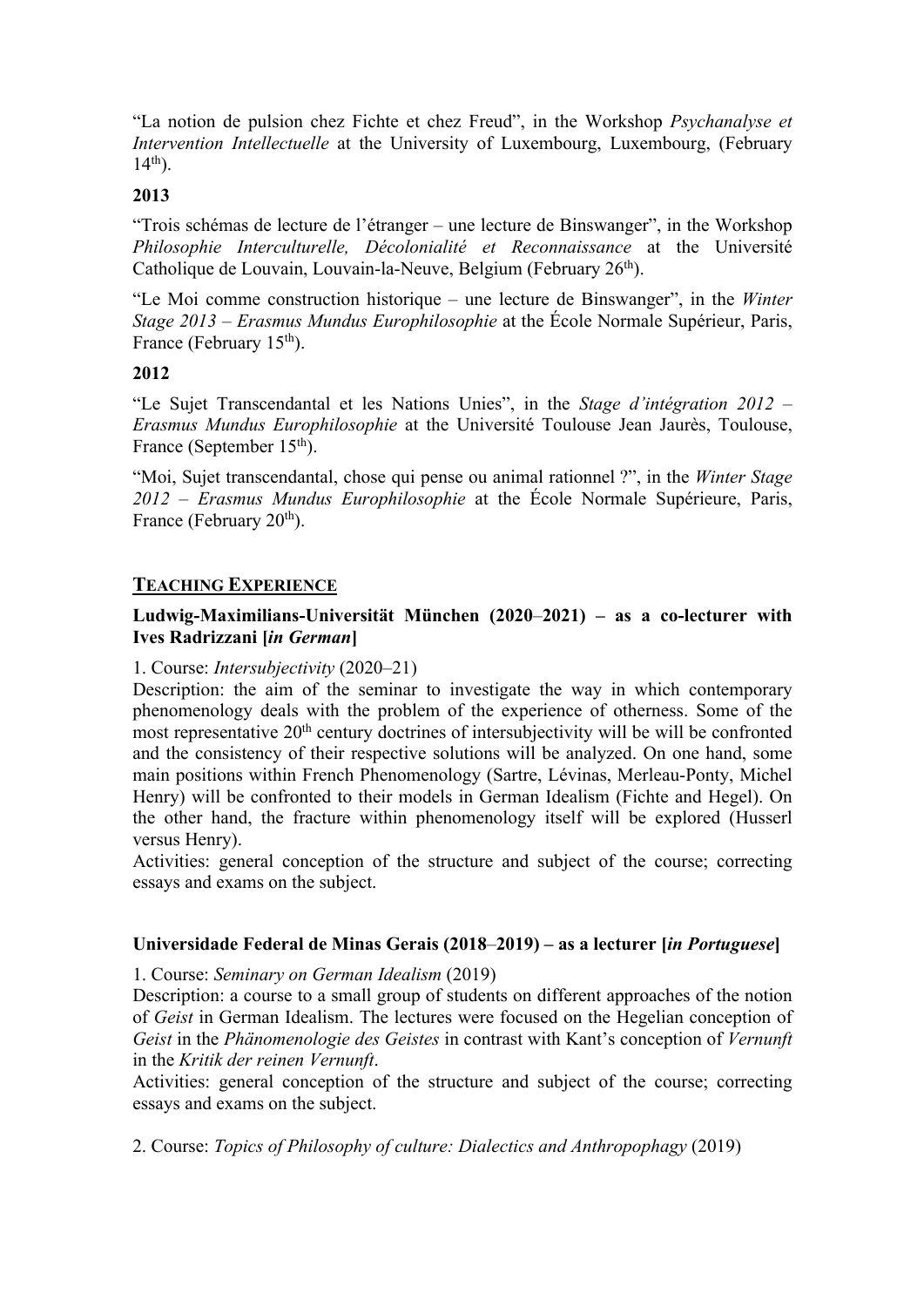Description: a confrontation between: (i) Hegel's conception of History and its shortcomings concerning non-European histories; and (ii) Oswald de Andrade's conception of History from an anthropophagic point of view as a possible method to grasp non-European histories.

Activities: general conception of the structure and subject of the course; correcting essays and exams on the subject.

#### 3. Course: *Topics of Political Philosophy: Decolonial Philosophy* (2019)

Description: a course on the notion of "Decolonial philosophy" and its implications for the conceptions of "consciousness", "otherness" and "totality". The course was focused on three axes: (i) the genesis of racialist theories in modernity; (ii) the challenges posed by the non-European otherness to modern philosophy; (iii) the exclusionary effects of the notion of totality.

Activities: general conception of the structure and subject of the course; correcting essays and exams on the subject.

## 4. Course: *Seminary on German Idealism* (2018)

Description: a course to a small group of students on different approaches of the notion of Geist in German Idealism. The lectures were focused on the three main philosophers of the period: Fichte, in the text *Über Geist und Buchstab in der Philosophie*; Schelling, in the *Stuttgarter Privatvorlesungen*; and Hegel, in the introduction of the third book of the *Encyclopedia*.

Activities: general conception of the structure and subject of the course; correcting essays and exams on the subject.

#### 5. Course: *Topics of Philosophy: Philosophy in Context* (2018)

Description: a course on different conceptions of philosophy and their relations to their respective historical contexts, namely: philosophy as transcendental idealism (Fichte); philosophy as absolute idealism (Hegel); philosophy as historic materialism (Marx); philosophy as anthropophagy (Oswald de Andrade); philosophy as decolonization (Fanon); philosophy as liberation (Enrique Dussel)

Activities: general conception of the structure and subject of the course; correcting essays and exams on the subject.

## **Université Catholique de Louvain (2014–2017) – as a graduate teaching assistant [***in French***]**

1. Course: *Histoire de la philosophie IV – Histoire de la philosophie des temps modernes* (LFILO 1283)

Responsible: Prof. Marc Maesschalck.

Activities: Three lectures on Kant's notion of philosophy as *Critique* correcting essays and exams on the subject.

2. Course: *Questions approfondies d'idéalisme allemand* (LFILO 2251)

Responsible: Prof. Marc Maesschalck.

Activities: One lecture on Fichte's conception of philosophy as *Wissenschaftslehre*; correcting essays and exams on the subject.

3. Course: *Séminaire de textes philosophiques d'auteurs modernes* (LFILO 1335) Responsible: Prof. Marc Maesschalck.